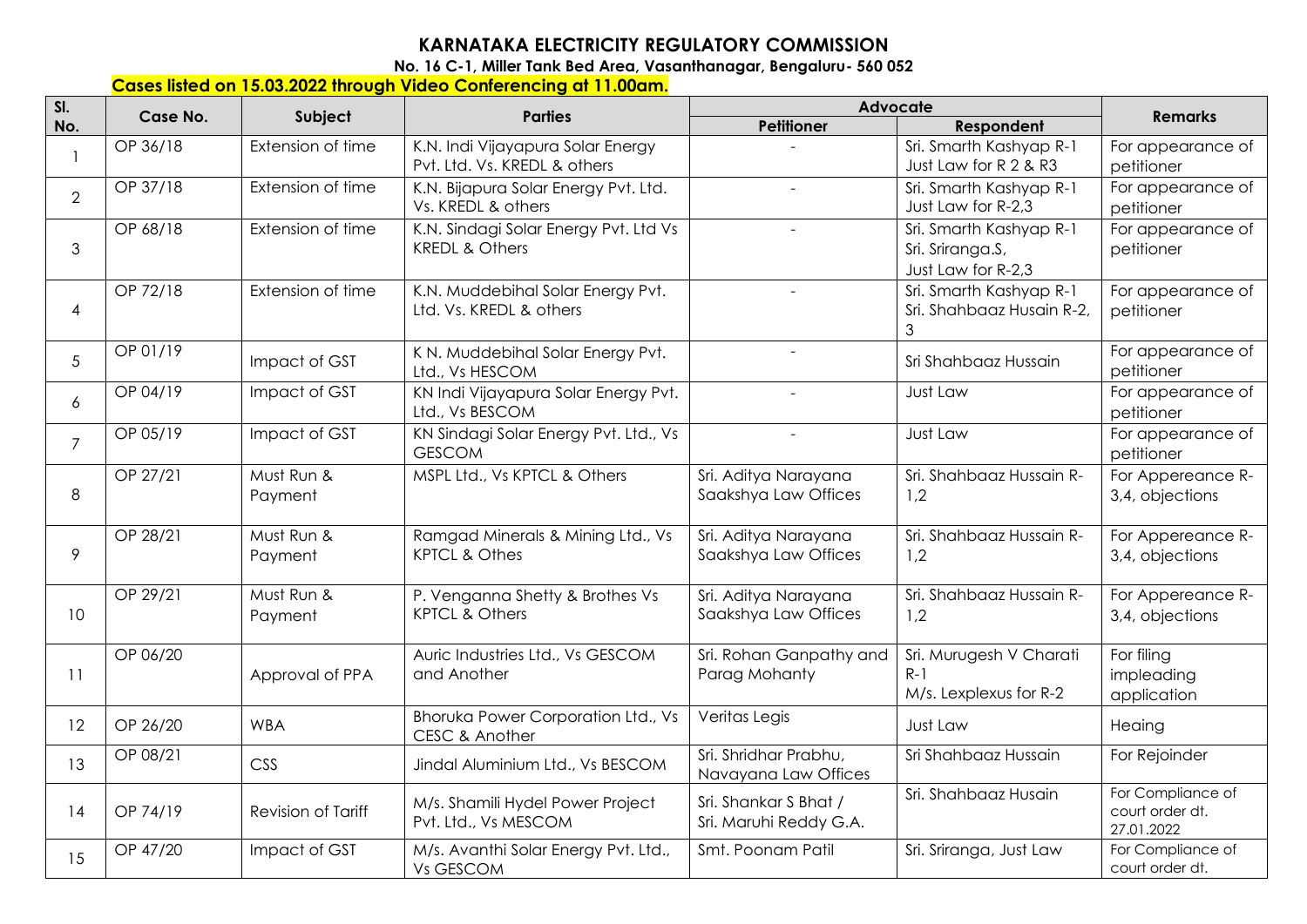|                |                                   |                                  |                                     |                                                                                             |                                                                                                 |                                                      |                                               | 27.01.2022 &<br>Objections                             |
|----------------|-----------------------------------|----------------------------------|-------------------------------------|---------------------------------------------------------------------------------------------|-------------------------------------------------------------------------------------------------|------------------------------------------------------|-----------------------------------------------|--------------------------------------------------------|
|                | OP 48/20<br>Impact of GST         |                                  | M/s. Avanthi Renewable Energy       |                                                                                             | Smt. Poonam Patil                                                                               |                                                      | Sri. Sriranga, Just Law                       | For Compliance of<br>court order dt.                   |
| 16             |                                   |                                  |                                     | Pvt. Ltd., Vs BESCOM                                                                        |                                                                                                 |                                                      |                                               | 27.01.2022 &                                           |
|                | OP 49/20                          | Impact of GST                    |                                     | M/s. Mayfair Renewable Energy (I)                                                           | Smt. Poonam Patil                                                                               |                                                      | Sri. Shahbaaz Hussain                         | Objections<br>For Compliance of                        |
| 17             |                                   |                                  |                                     | Pvt. Ltd., Vs BESCOM                                                                        |                                                                                                 |                                                      | court order dt.<br>27.01.2022 &<br>Objections |                                                        |
| 18             | Complaint No.<br>04/19            | Illegal levy of fixed<br>charges |                                     | M/s. Shree Cement Ltd., Vs<br><b>GESCOM</b>                                                 | Party in Person                                                                                 |                                                      | Sri. Sriranga, Just Law                       | For Arguments on<br>maintainability                    |
| 19             | OP 53/20                          | WBA & Payment                    |                                     | Greenergy Solar Enterprises Pvt.<br>Ltd., Vs BESCOM & Others                                | Sri. Paaras Pandey                                                                              |                                                      | Sri. Chinnappa for R-<br>1,2,3,4<br>Indus Law | For filing brief<br>synopsis / written<br>submission & |
| 20             | OP 34/20                          | Extension of Time                |                                     | <b>KREDL Vs BESCOM &amp; Another</b>                                                        | Sri. Smarth Kashyap                                                                             |                                                      | Sri. Sriranga, Just Law R-<br>1,2             | Arguments<br>For Arguments                             |
|                | OP 20/21                          | Payment                          |                                     | $\overline{M}/s$ . Hotel Panduranga                                                         | Sri. Adity Narayan,                                                                             |                                                      | Sri. Sriranga,                                | For Arguments                                          |
| 21             |                                   |                                  |                                     | International Vs BESCOM & Another                                                           | Saakshya Law                                                                                    |                                                      | Just Law for R-1,2<br>(VK not filed for R-1)  |                                                        |
|                | <b>Detailed information</b>       |                                  |                                     |                                                                                             |                                                                                                 |                                                      |                                               |                                                        |
| SI. No.        | Case No.                          |                                  |                                     | Name and Phone No.                                                                          |                                                                                                 | <b>Email ID</b>                                      |                                               |                                                        |
|                | OP 36/18,                         |                                  |                                     | Just Law - 82770 50748                                                                      |                                                                                                 | sumana@justlaw.co.in, deepthi@justlaw.co.in          |                                               |                                                        |
|                | OP 37/18 and OP 72/18             |                                  |                                     | Sri. Shahbaaz Hussain - 80509 44340                                                         |                                                                                                 | medha@justlaw.co.in, stephania@precinctlegal.com     |                                               |                                                        |
|                |                                   |                                  |                                     | Sri. Samarth Kashyap - 99999 27972                                                          |                                                                                                 | skashyap@kplegal.co.in                               |                                               |                                                        |
| $\overline{2}$ | OP 68/18                          |                                  |                                     | Just Law - 82770 50748                                                                      |                                                                                                 | sumana@justlaw.co.in, deepthi@justlaw.co.in          |                                               |                                                        |
|                |                                   |                                  |                                     | Sri. Samarth Kashyap - 99999 27972                                                          |                                                                                                 | medha@justlaw.co.in, skashyap@kplegal.co.in          |                                               |                                                        |
| 3              | OP 01/19<br>OP 04/19 and OP 05/19 |                                  |                                     | Sri. Shahbaaz Hussain - 80509 44340<br>Just Law - 82770 50748                               | stephania@precinctlegal.com, sumana@justlaw.co.in<br>deepthi@justlaw.co.in, medha@justlaw.co.in |                                                      |                                               |                                                        |
|                | OP 27/21 to 29/21                 |                                  |                                     | Aditya Narayana - 99454 38738                                                               |                                                                                                 | aditya@saakshyalaw.com                               |                                               |                                                        |
| 4              |                                   |                                  |                                     | Pratiksha Nagayach - 9686628079                                                             |                                                                                                 | pratiksha@saakshyalaw.com                            |                                               |                                                        |
|                |                                   |                                  |                                     | Sri. Shahbaaz Hussain - 80509 44340                                                         |                                                                                                 | stephania@precinctlegal.com                          |                                               |                                                        |
|                | OP 06/20                          |                                  |                                     | Sri. Rohan Ganpathy and                                                                     |                                                                                                 |                                                      | rohan@amplegal.in                             |                                                        |
| 5              |                                   |                                  |                                     | Parag Mohanty - 88267 87980                                                                 |                                                                                                 | parag@amplegal.in                                    |                                               |                                                        |
|                |                                   |                                  |                                     | Sri. Murugesh V Charati - 96634 98002                                                       |                                                                                                 | lathass09@gmail.com                                  |                                               |                                                        |
|                |                                   |                                  |                                     | M/s. Lexplexus - 94820 43549                                                                |                                                                                                 | office@lexplexus.org                                 |                                               |                                                        |
| 6              |                                   |                                  |                                     | Veritas Legis - Rohit Rao - 99710 26688                                                     |                                                                                                 | rohit@veritaslegis.com, ektapradhan@veritaslegis.com |                                               |                                                        |
|                | OP 26/20                          |                                  |                                     | Ekta Pradhan - 88002 56144                                                                  |                                                                                                 | ektapradhan@gmail.com, sumana@justlaw.co.in          |                                               |                                                        |
|                |                                   |                                  |                                     | Just Law - 82770 50748                                                                      |                                                                                                 | deepti@justlaw.co.in, medha@justlaw.co.in            |                                               |                                                        |
| $\overline{7}$ | OP 08/21                          |                                  |                                     | Navayana Law Offices (Shridhar Prabhu - 98452 26526)<br>Sri. Shahbaaz Hussain - 80509 44340 |                                                                                                 | shridhar@navayana.in<br>stephania@precinctlegal.com  |                                               |                                                        |
|                | OP 74/19<br>8                     |                                  |                                     | Shankar S Bhat - 94836 33046                                                                |                                                                                                 | shankarbhat@yahoo.com                                |                                               |                                                        |
|                |                                   |                                  | Sri. Shahbaaz Hussain - 80509 44340 |                                                                                             |                                                                                                 | stephania@precinctlegal.com                          |                                               |                                                        |